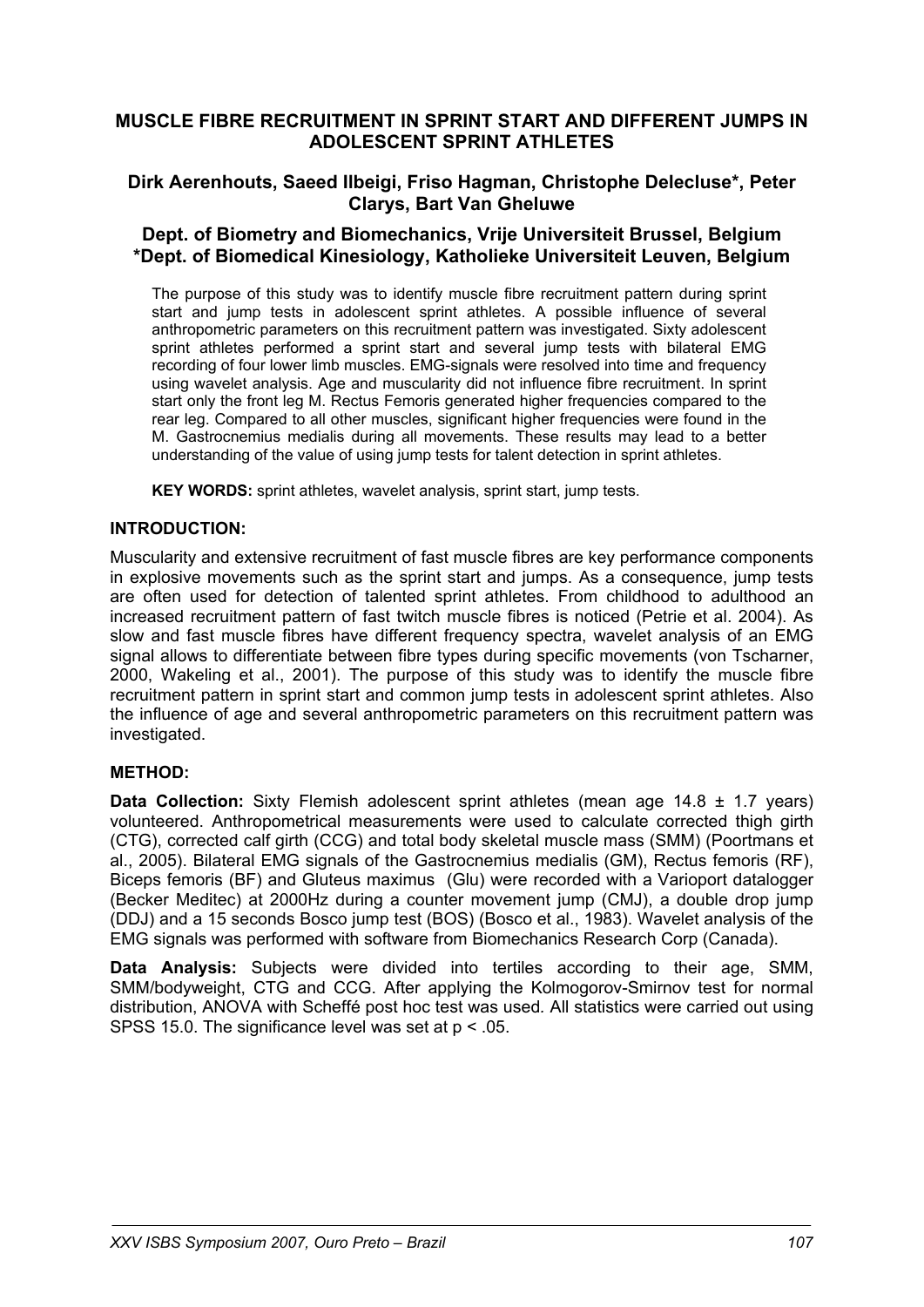# **RESULTS:**

Anthropometrical parameters per tertile are shown in Table 1.

**Table 1 Anthropometrical parameters for the three tertiles. Values are mean ± standard deviation** 

|             | Tertile 1 (n = 20) | Tertile 2 (n = $20$ ) | Tertile $3(n = 20)$ |
|-------------|--------------------|-----------------------|---------------------|
| Age (years) | $12.9 \pm 0.9$     | $14.9 \pm 0.5$        | $16.6 \pm 0.6$      |
| SMM (kg)    | $16.9 \pm 2.0$     | $21.6 \pm 1.1$        | $26.9 \pm 3.0$      |
| SMM/LG (kg) | $0.353 \pm 0.015$  | $0.390 \pm 0.011$     | $0.419 \pm 0.012$   |
| CTG (cm)    | $45.7 \pm 2.3$     | $50.1 \pm 0.7$        | $53.2 \pm 1.9$      |
| CCG (cm)    | $30.9 \pm 1.5$     | $33.5 \pm 0.7$        | $36.1 \pm 1.2$      |

During the sprint start (Figure 1) and all jumps for all subjects significantly higher frequencies  $(p < .05)$  were generated in the GM muscle than all others. On the contrary, for the Glu muscle significantly lower frequencies were recorded. During the jump tests, no differences were found in frequency selection between the rear and front leg used in the sprint start. During the sprint start the RF muscle generated higher frequencies in the front leg compared to the RF muscle of the rear leg ( $p < .001$ ). Frequencies of each muscle in the CMJ according to age are shown in Figure 1. Similar results were found for SMM, SMM/bodyweight, CTG and CCG for all jumps. No significant differences were found between the 3 subpopulations for the selected parameters. In general, wavelet analysis (Figure 3) revealed the occurrence of high and low frequency muscle fibres in all muscles for all movements.



Figure 1: Frequencies in 4 muscles during the sprint start (entire subject population)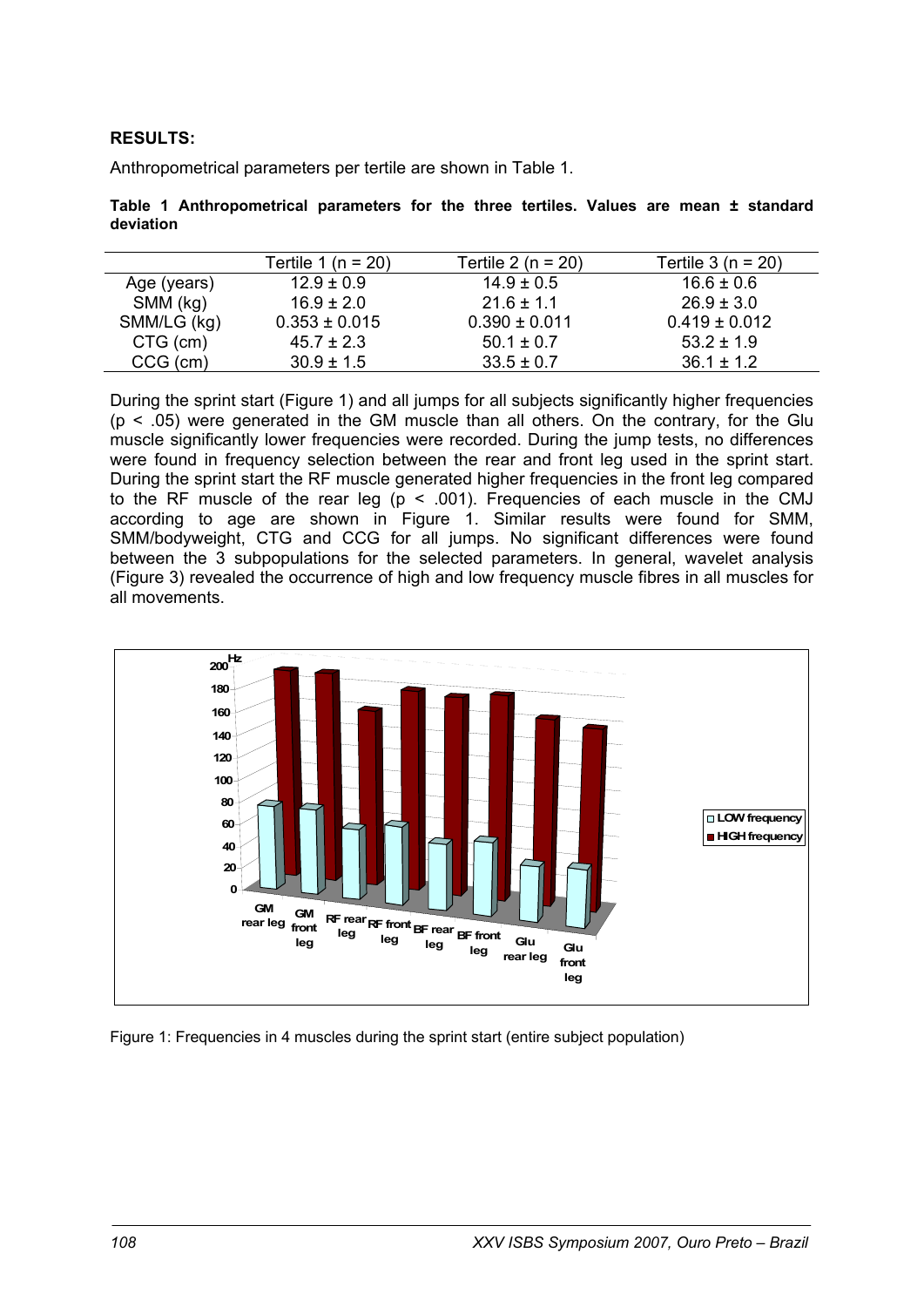

Figure 2: Frequencies in 4 muscles according to age during a CMJ



Figure 3: Raw EMG analysed into time and frequency for one subject (CMJ – GM)